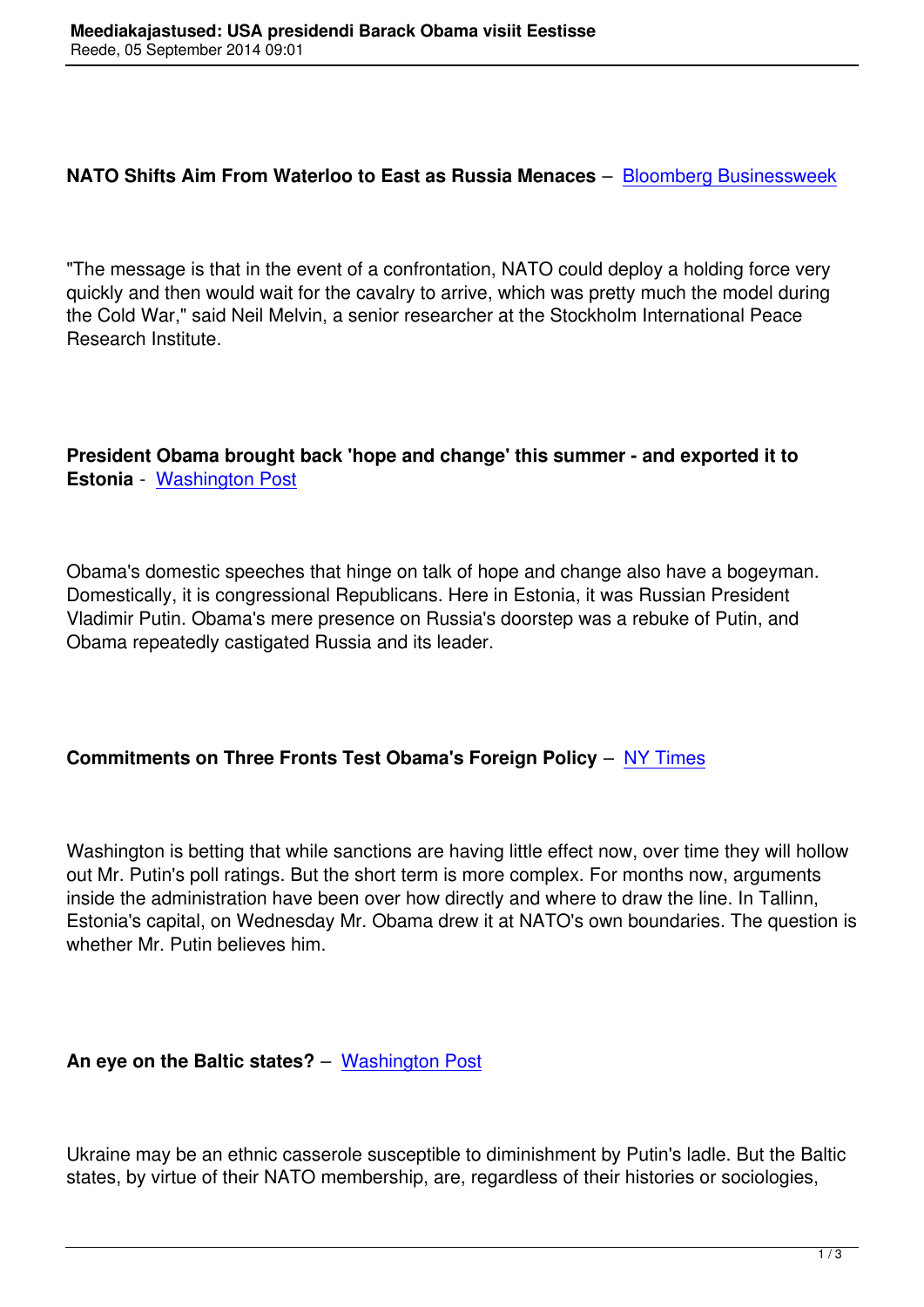decisively different. And given Putin's animus, nourished by his negligibly resisted success in Ukraine, he is more dangerous than the Islamic State.

### **Estonia hits NATO target on defense spending, but lags on gender equality** – Christian Science Monitor

[Yet despite their](http://www.csmonitor.com/World/Europe/2014/0904/Estonia-hits-NATO-target-on-defense-spending-but-lags-on-gender-equality) dreams of Nordic egalitarianism, Estonia comes in last in European Union (EU) gender pay parity, behind even fellow post-Soviet states Latvia and Lithuania with no such aspirations. According to government data, Estonian men earn one quarter more than their female counterparts, and the gap is widening.

# **President Obama's foreign policy beyond the sound bite** – Washington Post

Americans face a test of whether we can have a rational debate [about our role in](http://www.washingtonpost.com/opinions/ej-dionne-obamas-foreign-policy-beyond-the-sound-bite/2014/09/03/24dc2a22-339e-11e4-a723-fa3895a25d02_story.html) the world that involves more than throwing sound bites in the president's face. Obama's own test is to acknowledge the reality that, like it or not, many nations are looking to him — and to us — to offer a coherent path away from this "epidemic of world lawlessness." Doing so will be no easier for this president than it was for FDR.

# **Obama's Russia paradox: Why he just threatened WWIII in order to prevent it** – Vox

Obama's speech from the Estonian capital of Tallinn, though just a speech, may well [be](http://www.vox.com/2014/9/3/6101507/obama-just-committed-the-us-to-war-against-russia-if-it-invades) America's most important and aggressive step yet against Russia for its invasion of Ukraine. While the speech will do nothing for Ukraine, it is meant to stop Russia from invading, or perhaps from sponsoring rebellions in, other European countries — so long as those European countries are part of NATO, as most are.

#### **A History Lesson for Barack Obama: What Really Happened in Estonia During World War**